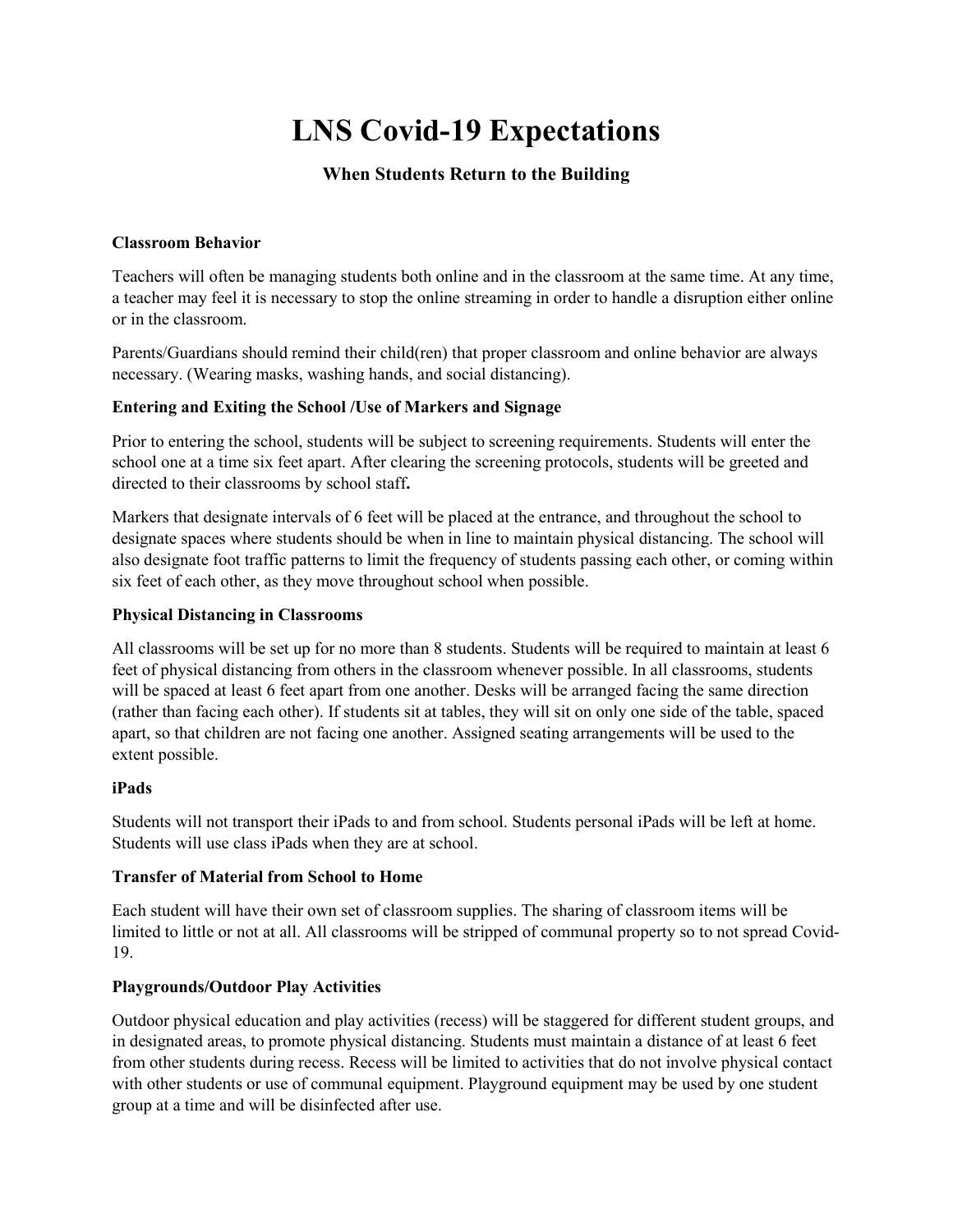## **Restrooms**

Each restroom will be monitored and have signage to ensure a limited number of individuals are in the restroom at one time. Students who need to use the restroom at unassigned times will be directed to do so. Cleaning of restrooms will be conducted on a twice daily basis. Markers for a waiting area will be outside of each restroom.

## **Handwashing/Hygiene**

When students arrive to the building, they will sanitize their hands and head to class. Students will wash hands or use hand sanitizer before and after meals, before and after removing masks for meals and snacks, after recess, after touching their face and/or mask, after touching commonly touched surfaces, and then usual bathroom routine. Now this isn't something new, we just want families to know that we are going to keep an extra eye to make sure everyone is doing a good job at keeping each other safe.

Staff will monitor students as needed to ensure proper hand hygiene is performed.

Students using hand sanitizer will be instructed to rub it into their hands like they are washing their hands until the sanitizer is completely dry. Students using soap and water must follow CDC guidance on proper handwashing techniques, including washing their hands for at least 20 seconds (singing happy birthday or the ABC's is 20 seconds) with soap, rubbing thoroughly after application, and using paper towels to dry hands thoroughly.

Students will also be reminded not to touch their faces, eyes, and try to not play with their masks. Should a student cough or sneeze into their mask and it becomes saturate and cannot be used we ask that parents include a second mask in order to exchange masks. If the student should blow their nose, cough, or sneeze without their mask on, which is not encouraged, (well you shouldn't blow your nose with your mask on), we ask this happen into a tissue or the elbow. The school encourages parents to also remind students to follow these practices at home and when out in the community.

Check with the CDC for proper handwashing techniques and other tips.

<https://www.cdc.gov/handwashing/index.html>

## **Face Coverings**



## **All students will wear masks.**

All students and staff are required to wear a face mask. A face mask should be removed for meals, snacks, or outdoor recreation, or when it needs to be replaced. Face coverings must be made from breathable cloth materials, cover a student's entire nose and mouth area, and be secured to the student's head with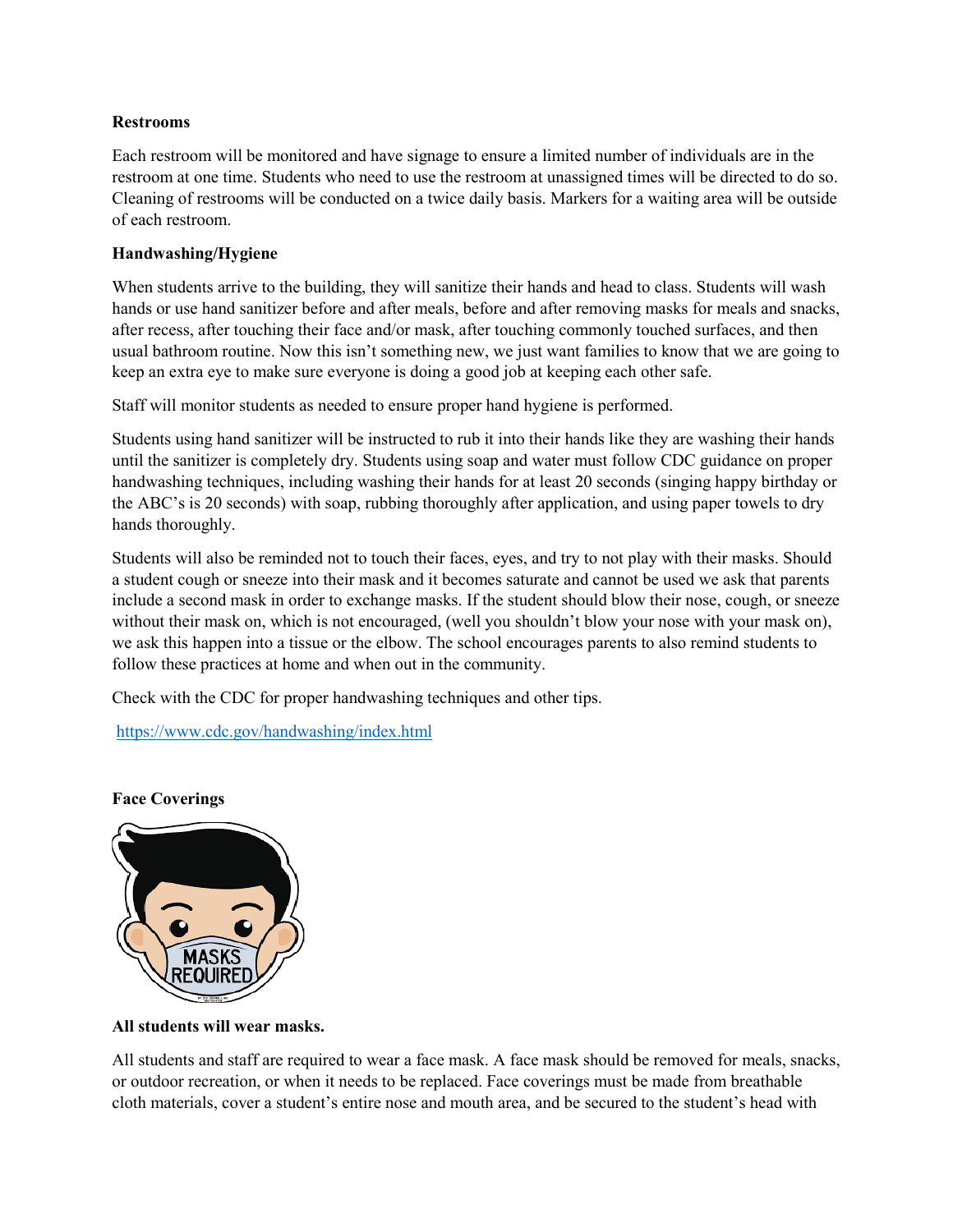elastic ties or straps. All face masks are to be school appropriate with no offensive or threatening language or images.

Cloth face coverings are meant to protect everyone around you in case the wearer is unknowingly infected. Parents should also discuss proper use of face covering with their children and have children practice wearing face coverings prior to re-entering school.

Students with medical conditions or disabilities that prevent them from being able to wear a cloth face covering will be provided with accommodations if based on health care provider certification, which may include wearing a face shield. This determination will be made on a case-by-case basis consistent with the school's policy on reasonable accommodation of students. You must provide documentation to the nurse and provide the MD's recommendation.

LNS will exclude students if they refuse to wear a mask, students are not exempt from wearing a face covering. These students will be referred to full-time distance learning. Students are encouraged to bring their own face coverings from home, but the school will have face coverings available to students who fail to do so or whose face coverings become damaged while at school.

Face coverings that no longer cover the nose and mouth, do not stay on the face, are soiled, or have holes or tears are not acceptable for use at school and must be discarded. Students and parents are responsible for maintaining face coverings with proper care. For more information on face coverings use the following link.

https://medium.com/wadepthealth/cloth-face-coverings-6f083b366fab

https://www.cdc.gov/coronavirus/2019-ncov/prevent-getting-sick/how-to-wear-cloth-face-coverings.html

Students will be attending school for the first time this year and will not be used to wearing masks for extended periods of time. Students will have masks breaks throughout the day to give ears a break from the elastic. If you notice that your child has sore ears from wearing a mask for extended periods of time, please contact the nurse.

## **Meals**

All meals will be delivered to and eaten in the classrooms. Hand washing will be conducted both before and after eating. Students will pick up a lunch tray off the meal cart, one at a time. Students will return the tray one at a time when done. Students will not be permitted to share food. Trash must be disposed of immediately by the students. Trash cans will be stationed outside each classroom. Students are strongly encouraged to bring their own reusable water bottle to school each day. Water fountains will not be in use on campus. Water bottle fill stations are installed around campus.

## **"DO"'s and "DON'TS"**

- DO WAVE AND SAY HELLO! DON'T shake hands or hug.
- DO wear a face covering while in communal areas of the school, including in classrooms, and in shared